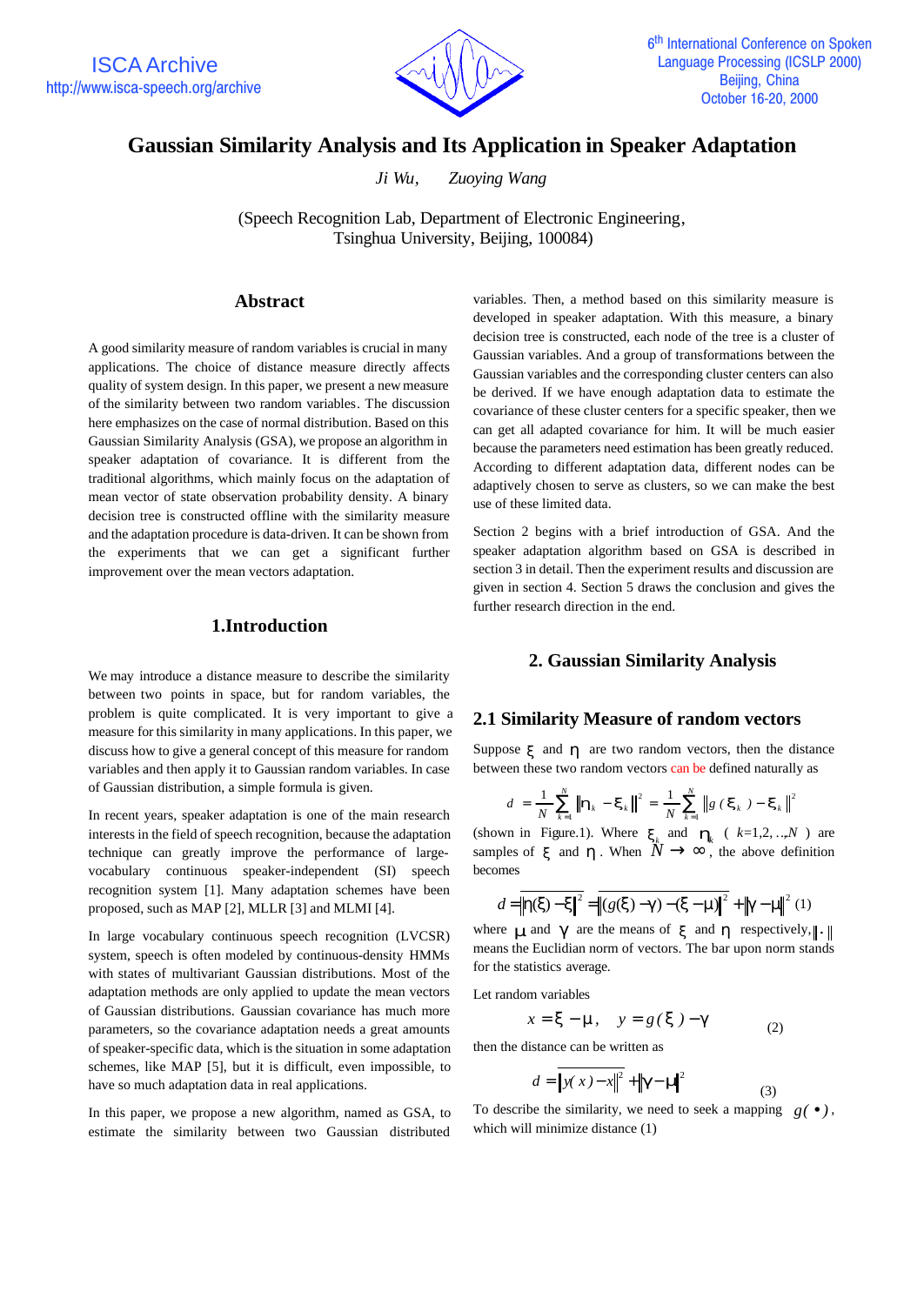$$
d = J_{\min}(g) = \min_{g} \left( \left\| g(x) - x \right\|^2 + \left| g - \mathbf{n} \right\|^2 \right) \tag{4}
$$

and in the mean time should satisfy restriction

$$
|\det(\partial g(x)/\partial x)|p_y(g(x)) = p_x(x) \tag{5}
$$

where  $\left| \det(\theta g(x)/\theta x) \right|$  is the absolute value of Jacobian determinant of  $g(x)$ . Define Lagrange functional

$$
F(g) = J(g) + \mathbf{I}\left\{ \left| \det(\partial g(x)/\partial x) \right| p_y(g(x)) - p_x(x) \right\} \tag{6}
$$

where  $\boldsymbol{I}$  is a bounded linear functional on space  $L_2(x)$  and its definition is

$$
\boldsymbol{I}(f) = \int_{R^n} \boldsymbol{I}(x) f(x) dx, \,\forall f \in L_2(x) \tag{7}
$$

 $L_2(x)$  is a Hilbert space composed of all square integratable real functions on  $R^n$ .

According to formulas (5) and (6), once  $p_x(x)$  and  $p_y(y)$ , the probability density functions (p.d.f) of two random variables are given, we can obtain the similarity  $J_{\min}(g)$  between these two distributions.

The similarity described above is a useful concept for VQ of random variables. As an application of this concept, we discuss the case of Gaussian distributions.



**Figure.1** Correspondence between two random variables

#### **2.2 Gaussian Similarity Analysis**

If *x* and *h* assume both Gaussian distributions  $N(\mathbf{m}, R_{\rm r})$ and  $N(\mathbf{m}_y, R_y)$  respectively, then from (6).

$$
F'(g)h = 2\overline{[g(\mathbf{x}) - \mathbf{x}]h} + \n\left\{ \left\vert \frac{\langle \partial g(x) \cdot \partial x \rangle^{-1}, \partial h(x)}{\partial x} \right\rangle_{R^*} \right\vert \geq 0} \n\left\vert \frac{\langle \partial g(x) \cdot \partial x \rangle^{-1}, \partial h(x)}{\partial x} \right\rangle_{R^*} = 0
$$
\n
$$
(8)
$$

Because  $L_2(x)$  is self-dual, it is easy to prove that factor  $\frac{d}{dx} \frac{d}{dx} \frac{d}{dx} \frac{d}{dx} \frac{d}{dx} \int p_y(g(x))$  and  $I$  can be combined into one bounded linear functional on  $L_2(x)$ , i.e.

 $g = \left| \det(\partial g(x)/\partial x) \right| p_y(g(x)) I(x)$  can be regarded as a new bounded linear functional on  $L_2(x)$  and formula (4) becomes

$$
F'(g)h = 2\overline{g(x) - x}h +
$$
  
\n
$$
g[(\partial g(x)/\partial x)^{-1}, \partial h(x)/\partial x]_{R^n} - \langle R_y^{-1}g(x), h(x) \rangle_{R^n}] = 0
$$
  
\n
$$
\forall h \in L_2(x)
$$
 (9)

From (5) an equivalent restriction

$$
A^t R_y^{-1} A = R_x^{-1}
$$
 (10)

can be obtained. *A* is the linear transformation between  $R_x^{-1}$  and  $R_y^{-1}$ . In fact a Gaussian distribution is characterized uniquely by its covariance. Formula (8) becomes

$$
F'(g)h = \langle (A-I)R_x, h_A \rangle_{R} + g(A^{-1} - R_y^{-1}A(xx^t), h_A \rangle_{R} = 0 \quad (11)
$$

Because  $\boldsymbol{g}$  is a linear functional on  $L_{2}(x)$  , the result of its operation on a linear combination of several functions is equal to the linear combination of results by operation on each components. Therefore,  $g$ <sup>in</sup> (6) may operate on every components of matrix  $A^{-1} - R_y^{-1}A(xx^t)$  first and then calculate the inner dot with  $h_A$  in  $R^n$ . Formula (6) becomes

$$
\langle (A-I)R_x + A^{-1}g(I) - R_y^{-1}Ag(xx^t), h_A \rangle =
$$

$$
(A-I)R_x + A^{-1}g - R_y^{-1}Ag(xx^t) = 0 \tag{12}
$$

 $=0$ 

Finally we can obtain

then

$$
A = R_{y}^{1/2} (R_{y}^{-1/2} R_{x}^{-1} R_{y}^{-1/2})^{1/2} R_{y}^{1/2}
$$
 (13)

The similarity measure  $d(\mathbf{X}, h)$  is defined as the minimum of *J* (*A*)

$$
d(\mathbf{x}, \mathbf{h}) = J_{\min}(A) = trace(R_{y} - 2[R_{x}^{1/2}R_{y}R_{x}^{1/2}]^{1/2} + R_{x})
$$
(14)

#### **3.Adaptation Algorithm based on GSA**

The adaptation procedure is made up of two steps. The first step is to construct a binary decision tree offline. When the adaptation data was input, try to update the acoustic model parameters according to these data online. This is the second step. Our recognition system is based on a modified HMM called the duration distribution based hidden Markov model (DDBHMM)[6], and we assume that each state comprises of a single Gaussian with the full covariance matrix.

# **3.1 Binary Decision Tree Definition**

With the similarly measure defined in (14), we can get the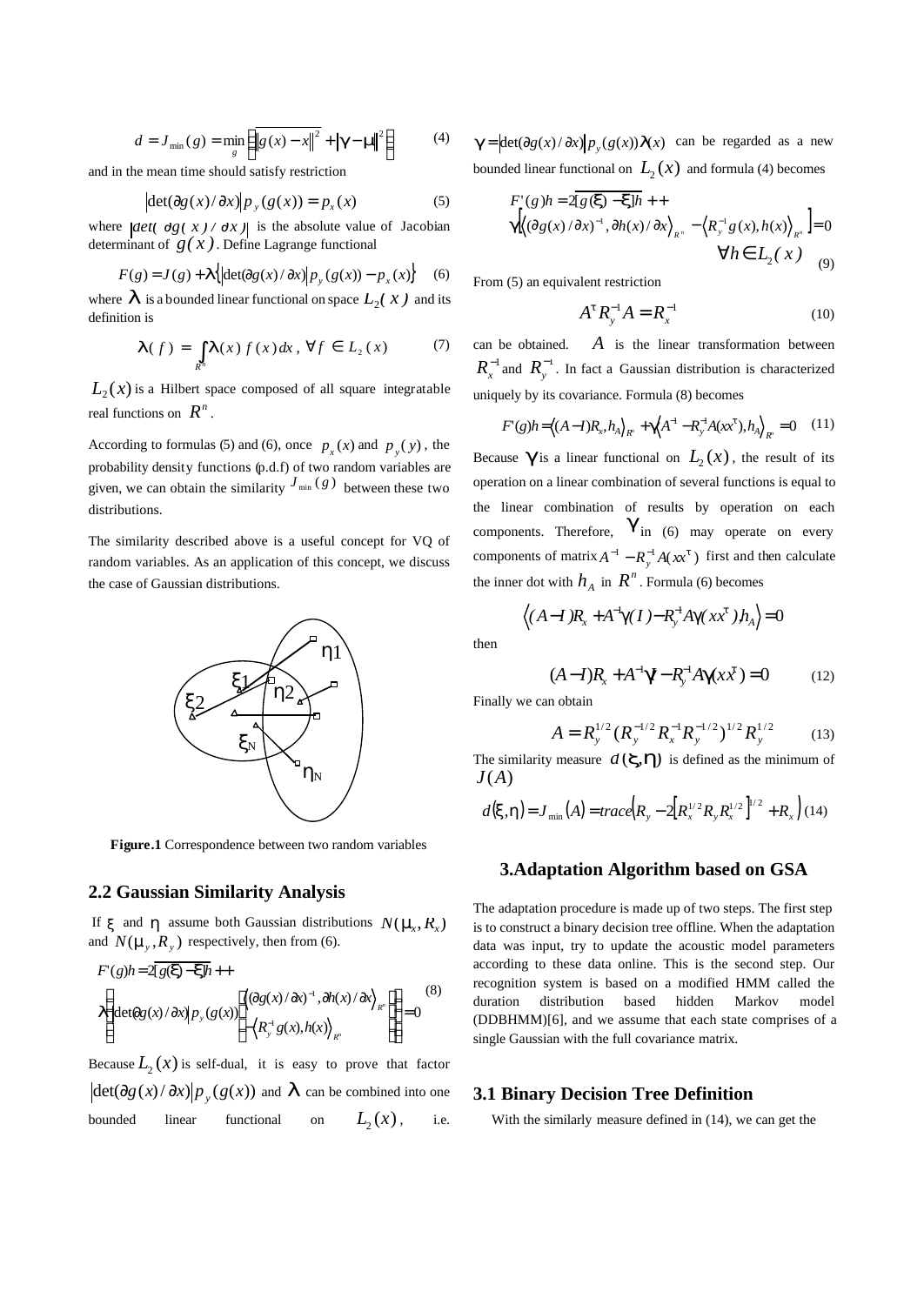distance between  $i^{th}$  and  $j^{th}$  state, which called as  $S_i$  and  $S_j$ :

$$
d(S_i, S_j) = J_{\min}(A_{i,j})
$$
  
=  $trace(R_j - 2[R_i^{1/2}R_jR_i^{1/2}]^{1/2} + R_i)$  (15)

Where  $K_i$  and  $K_j$  is corresponding covariance matrix,  $A_{i,j}$  is the transformation matrix from  $R_i$  to  $R_j$ :

$$
R_j = A_{i,j} R_i A_{i,j}^t
$$

First, all states are put in the root node. Then in the second level, the node split into two nodes, and the K-means algorithm is used. The covariance of the center in the  $f''$  cluster  $C_f$  is the weighted means of all covariance matrices in this cluster. So the covariance matrix of this cluster center is:

$$
R_f = \frac{\sum_{m \in c_f} N_m R_m}{\sum_{m \in c_f} N_m}, \mathbf{f} = 1, \Lambda, \Phi \qquad (16)
$$

 $N_i$ ,  $i = 1, 2\Lambda \Lambda$  *I* is the number of vectors to estimate each Gaussian covariance in training SI model.  $I$  is the total number of HMM states.

In the next level, if the nodes of last level have enough Gaussian-distributed variables, it splits into two. If not, the node is noted as a leaf node. Keeping on this process, until all leaf nodes are found. Then for all nodes, we obtain the transformation matrix from cluster center to all Gaussian of HMM states with formula (8).

We have constructed a binary decision tree, which is shown in Figure 2.



**Figure 2**. The Binary Decision Tree Based on GSA

# **3.2 Speaker Adaptation Based on GSA**

When a small amount of speaker-specific speech is input, which serve as the adaptation data, the adaptation algorithm is as follows:

From SI models and adaptation data, calculate the mean vector of SD model with MLLR.

Find the segmentation of the input data with the mean vector of SD models, then denote each vectors which state it belongs to.

Decide the clusters for adaptation according to the number of vectors. It means, counting the number of vectors in each leaf node, if the number is larger than the threshold predefined, this node can be used as the adaptation cluster; if not, we should trace back to its father-node, until we can find a node has enough vectors. The dot line in Figure 1 is an demonstration. This step is to make it sure that we can have enough data to get a reliable covariance matrix of the cluster center.

After we have found all the clusters for adaptation, the covariance matrix  $R_f$  ( $f = 1,2\Lambda \Lambda \Phi$ ) can be estimated by all the vectors belong to this cluster.

With the covariance matrix  $K_f$  of cluster center and transformation matrix  $A_{j,i}$ , we can obtain all the adapted covariance matrices  $R_i: K_i = A_{f,i}K_fA_{f,i}$ . They are the covariance matrices of SD Model.

Following these steps, we can get a SD model with mean vector and covariance matrix both adapted. This speaker adaptation algorithm can dynamically changed the clusters according to the adaptation data, and it is convenient to be used in supervised and unsupervised adaptation.

## **4. Experiment Results and Discussion**

The proposed speaker adaptation scheme has been implemented in THEESP Mandarin speech recognition system. In this system there are totally 856 states, each being modeled as a single Gaussian with full covariance. The signal observation vectors are MFCC, the first and second delta features are both included. The experiments are carried out on a large-vocabulary task based on *people's daily,* the training and testing corpus is both provided by National 863 High Technology Project.

The test data comprises of 250 sentences each from 12 speakers. Another 100 sentences of corresponding speaker are used as the adaptation data. Supervised batch adaptation is used in the following tests.

| Speaker | SI Model | Mean       | Mean and   |
|---------|----------|------------|------------|
|         |          | Adaptation | Covariance |
|         |          |            | Adaptation |
| m80     | 28.86    | 23.47      | 21.46      |
| m81     | 30.35    | 21.55      | 20.45      |
| m82     | 31.26    | 23.04      | 17.15      |
| m83     | 28.45    | 22.45      | 18.17      |
| m84     | 40.24    | 23.61      | 19.66      |
| m93     | 23.40    | 21.5       | 18.5       |
| m94     | 27.34    | 23.64      | 20.84      |